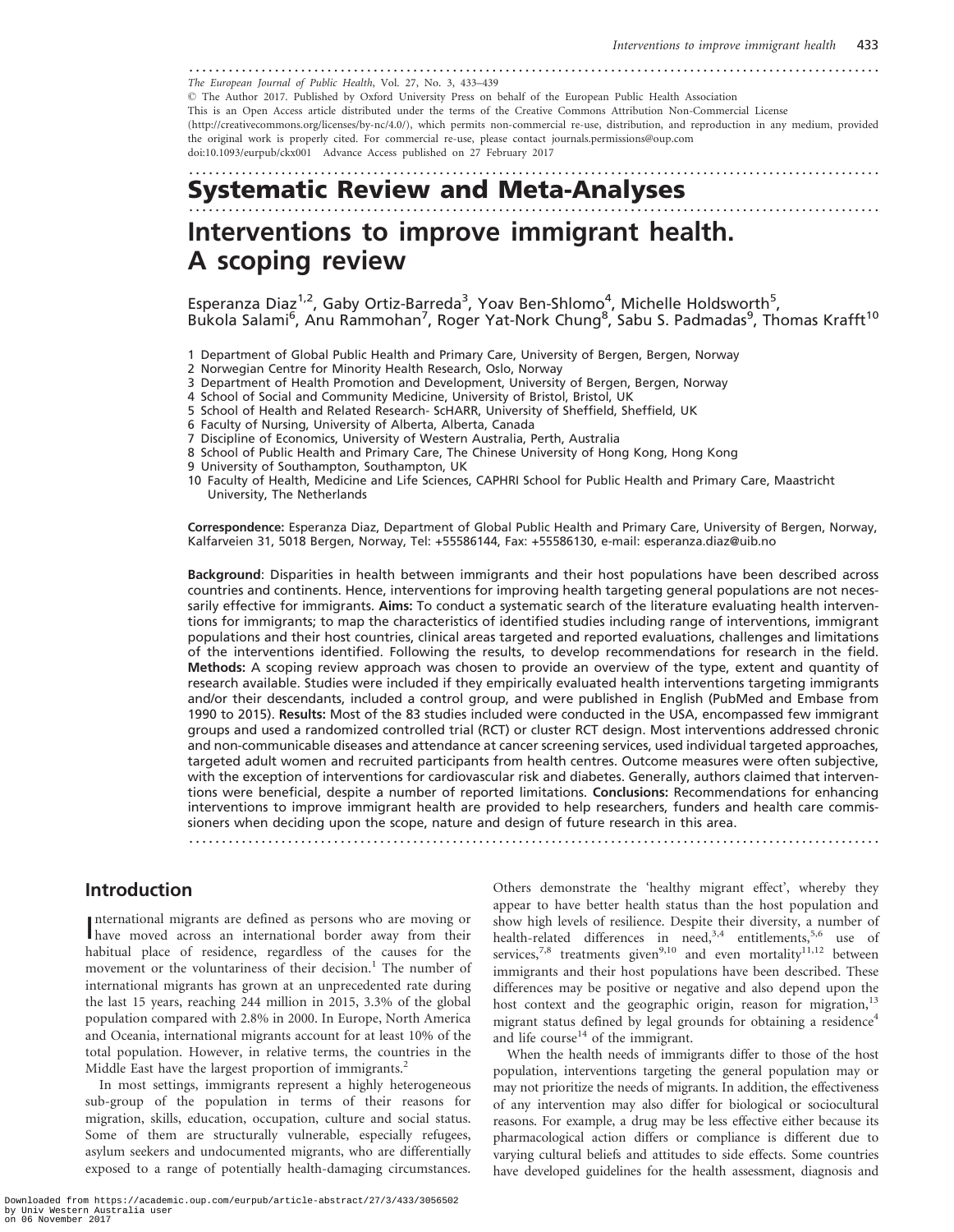treatment for immigrants and/or refugees.<sup>15,16</sup> However, these guidelines are often based on existing evidence from the wider general population that typically exclude migrants and usually target specific situations, like recent arrival at the host country.<sup>15,17</sup>

In the actual scenario of rapidly increasing migration to Europe, there is an urgent need to know which mainstream and/or alternative interventions have been evaluated among immigrants to be able to understand and prioritize health interventions in both host and immigrant populations. To the best of our knowledge, there is no overview of studies evaluating health interventions aimed at improving health outcomes among immigrants. The objectives of this study were therefore to (i) conduct a systematic search of the published literature evaluating health interventions for immigrants; (ii) map the characteristics of the identified studies; (iii) map the range of interventions identified, including host and immigrant populations, clinical areas targeted and types of intervention, and (iv) examine the reported evaluations, challenges and limitations of the interventions identified.

## Methods

In 2014, an interdisciplinary research group entitled Health Outcomes of Migration Events (HOME) was established, to address the conceptual, methodological and policy challenges related to migration and health, under the umbrella of the Worldwide Universities Network (WUN). The group included expertise in public health, epidemiology, health geography, anthropology, nursery, nutrition, medicine and health economy. Early in our collaboration, we identified the need to map and synthesize any interventions that had been conducted and evaluated in order to improve health and health care access among migrants and their descendants. Based on the methodology proposed by Arksey and O'Malley,<sup>18</sup> we conducted a scoping review, while remaining flexible to clarifying concepts and revising the research question as the team became familiar with the literature as recommended by Daudt et  $al.^{19}$  The five methodological stages are presented in detail in Supplementary table S1.

The criteria for including articles in the scoping review were: (i) published studies presenting results of health interventions, (ii) including immigrants, and/or their descendants (iii) subjected to a comparative evaluation (defined as including a control group or using a before/after design) and (iv) written in English. PubMed and Embase were selected, in addition to Cochrane reviews, as these databases were the most relevant in the health field at the international level. The Medical Subject Headings terms (Emigration and Immigration, Emigrants and Immigrants, Refugees, Delivery of Health care, Health Status) and keywords (immigrant\*, refugee\*, emigrant and health) were used jointly. Thematic filters applied were: (i) Immigration: Emigrants and Immigrants, Emigration and Immigration, Refugees; and (ii) Health: Delivery of health, Health.

Using an iterative approach to the selection of studies, potentially relevant articles were first identified by title by ED and GOB. When the title proved to be inconclusive for assessing potential relevance, abstracts were read to decide whether a specific study should be included. Detected studies describing relevant interventions but not reporting results were not included, but were followed to try to find later articles presenting results, that were included. Differences of opinion regarding eligibility were resolved through consensus adjudication. Subsequent full-article data extraction finalized the application of the inclusion criteria where the first reading appeared relevant but the article's content was not.

The first version of the checklist of variables to be extracted from each article was developed by ED and GOB based on the first evaluation of the abstracts made by the two first authors, and further discussed with the rest of the group. When compiling the final checklist (Supplementary table S2), we attempted to balance feasibility with breadth and comprehensiveness of the scoping process. Given the wide disciplinary background of the researchers involved in variable extraction, some of the variables in the checklist



Figure 1 Flow diagram of study selection

were categorized, and types of interventions were pre-defined according to the classification generated by Han et  $al^{20}$ Definitions for each of these pre-categorized variables were provided together with the checklist to enhance consistency of variable extraction and categorization by different researchers. Some articles were read by more than two authors, and any disagreement was resolved by ED.

Information on the variables extracted from the selected studies was collated and summarized to inform subsequent recommendations for policy, practice and research. All recommendations were agreed by consensus.

### **Results**

#### Search and selection of articles

The original search conducted in June 2015 yielded 893 potentially relevant citations. A flow diagram showing the selection process is illustrated in figure 1. A total of 83 studies met the eligibility criteria and were assessed in detail using the final checklist.

#### Characteristics of the studies

The general characteristics of the studies are summarized in table 1 and details for each study presented in Supplementary table S3. Approximately five studies were published over each 2-year period up until 2008, whereupon this number doubled. Most studies were designed as randomized controlled trials (RCTs) and cluster RCTs, and one-quarter of the studies were described as quasi-experimental or other. The studies typically included 100–500 individuals at baseline. Only six studies had more than 1000 participants, three of which were designed as cluster RCTs or as quasi- experimental studies. Routine care or another active intervention was most often used as the comparative reference, in 41 and 26 of the studies, respectively. The findings of two different interventions in one headto-head trial were presented in two articles without a separate control. Ten studies had a waiting list control design.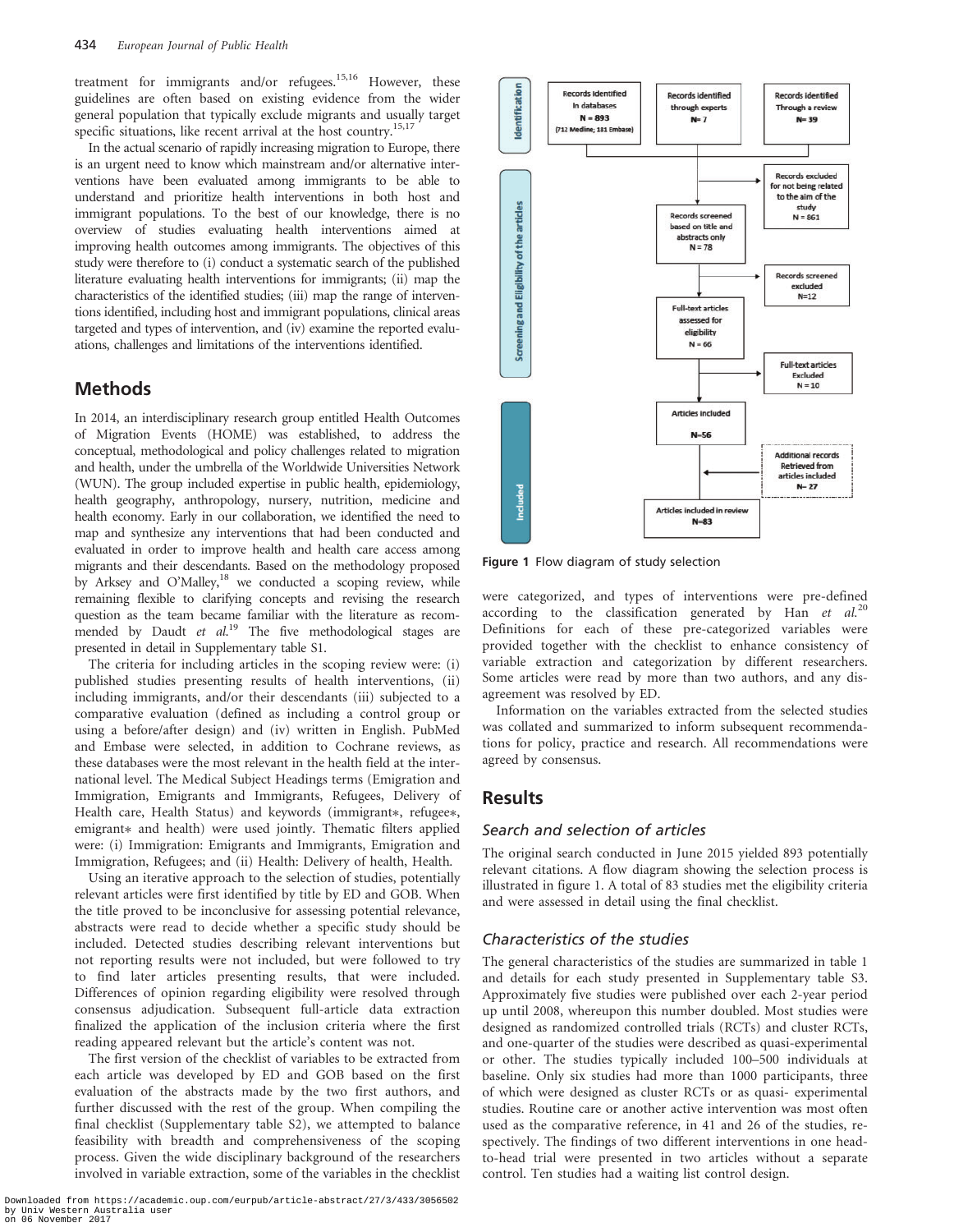**Table 1** General characteristics of the included studies ( $n = 83$ )

|                                              | Number (%) of studies |
|----------------------------------------------|-----------------------|
| Publication year                             |                       |
| Up to 2000                                   | 5 (6)                 |
| $2001 - 4$                                   | 11 (13)               |
| $2005 - 8$                                   | 12 (14)               |
| 2009-12                                      | 42 (51)               |
| $2013 - 14$                                  | 13 (16)               |
| Design                                       |                       |
| <b>RCT</b>                                   | 50 (60)               |
| Cluster RCT                                  | 13 (16)               |
| Quasi-experimental                           | 15 (18)               |
| Other                                        | 5(6)                  |
| Sample size (n)                              |                       |
| < 101                                        | 17 (20)               |
| 101-500                                      | 47 (57)               |
| 501-1000                                     | 11(13)                |
| >1000                                        | 6(7)                  |
| Gender <sup>a</sup>                          |                       |
| Women                                        | 69 (83)               |
| Men                                          | 40 (48)               |
| Age group <sup>a</sup>                       |                       |
| Children/adolescents                         | 9 (11)                |
| Adults                                       | 73 (88)               |
| Elderly<br>Place of recruitment <sup>a</sup> | 4 (5)                 |
|                                              |                       |
| Community                                    | 24 (29)               |
| Health centres/hospitals<br>Religious        | 39 (47)<br>12 (14)    |
| Schools                                      | 9 (11)                |
| Others                                       | 18 (22)               |
| Theme                                        |                       |
| Diabetes/nutrition/cardiovascular            | 32 (39)               |
| Cancer/cancer prevention                     | 19 (23)               |
| Mental health                                | 17 (20)               |
| Mother/child and reproductive                | 7(8)                  |
| Infections                                   | 6(7)                  |
| Others                                       | 2(2)                  |
| Type of intervention <sup>a</sup>            |                       |
| Individual directed interventions            | 50 (60)               |
| Community education                          | 20 (24)               |
| Peer navigator-related                       | 7 (8)                 |
| Access-enhancing interventions               | 5(6)                  |

a: Some studies included more than one category.

#### Characteristics of the participants

Recruitment of immigrants was often described as challenging, and many of the studies used more than one setting for recruiting participants. Nearly half of the interventions recruited patients attending health centres and hospitals. Most studies included female participants, some of them exclusively so, especially those examining cancer prevention and reproductive health studies. Five studies included the elderly, eight studies included children and only one investigated adolescents as the main target group. Country of origin was the main variable used to select and classify the participants in all studies except for those conducted in UK and USA, which more often used ethnicity as defining variable. The socioeconomic characteristics and migration status (defined as either reason for migration, legal status and/or length of stay) of the participants were seldom described in the articles. Of those studies that did provide such detail, five studies specifically focused on labour/ economic migrants, another five only studied refugees and lowincome status of the participants was specified in eight studies.

Generally, the host countries preferentially studied a specific immigrant group (figure 2 and Supplementary table S3). Most studies were conducted in the USA and included immigrants from Latin America and Mexico ('Hispanics'), followed by immigrants with African or Chinese background. In Europe, immigrants from South Asia were typically studied in the UK, those from Turkey in



Figure 2 Country of origin/ethnicity of migrants included in the studies. Bars divided into studies conducted in the USA or elsewhere. \*Some studies targeted more than one immigrant group, thus the total number of immigrant groups is higher than 83

the Netherlands, and all three studies conducted in Norway included immigrants from Pakistan. There were few studies conducted in the Far East, Asia and the Middle East, Australia and New Zealand examining different immigrant populations.

#### Interventions and outcomes

Nearly 40% of the interventions targeted type 2 diabetes, nutrition and cardiovascular diseases and these studies were more likely to include biological measures, typically glycosylated haemoglobin (HbA1c; a biochemical measure of how well persons with diabetes control their sugar level), blood pressure and/or cholesterol levels. Approximately a quarter of the interventions aimed at increasing attendance at screening services for cervical, breast, prostate and colorectal cancers, usually measured by changes in knowledge about, attitudes towards and intention to attend a screening programme rather than actual behaviour. Interventions targeting infections and reproductive, maternal and child care also often used an increase in knowledge as the primary outcome, while interventions on mental health-related themes were more varied in terms of aims and outcomes measures. One study evaluated an intervention to reduce osteoporosis and another measured the attendance of immigrants at physical activity organized at work. References for the studies included by clinical theme are presented in Supplementary table S4.

Although not in the main checklist, some reviewers pointed out that articles frequently assumed the necessity of adaptation and lacked a sound theoretical background for the intervention. According to our classification of cultural strategies, the use of culturally matched materials was the most commonly adopted approach, followed by a range of strategies to involve community members in the research process, and matched intervention deliveries using ethnically and/or linguistically matched or local people. However, reviewers found the assessment of cultural strategies especially challenging due to a lack of information in several articles, in addition to a number of studies implementing complex interventions with unique combination of intervention methods. Most interventions targeted the individuals whilst a quarter included community education. A minority of the studies used peer-navigators, or other access-enhancing interventions.

#### Reported effects, challenges and limitations of the interventions

The main intervention was described as beneficial by the authors in 57 studies, while some benefit of the intervention, although not for the main outcome, was reported in 13 studies. Twelve interventions were described as having no effect compared with standard care. Only one study reported that the intervention was partly harmful.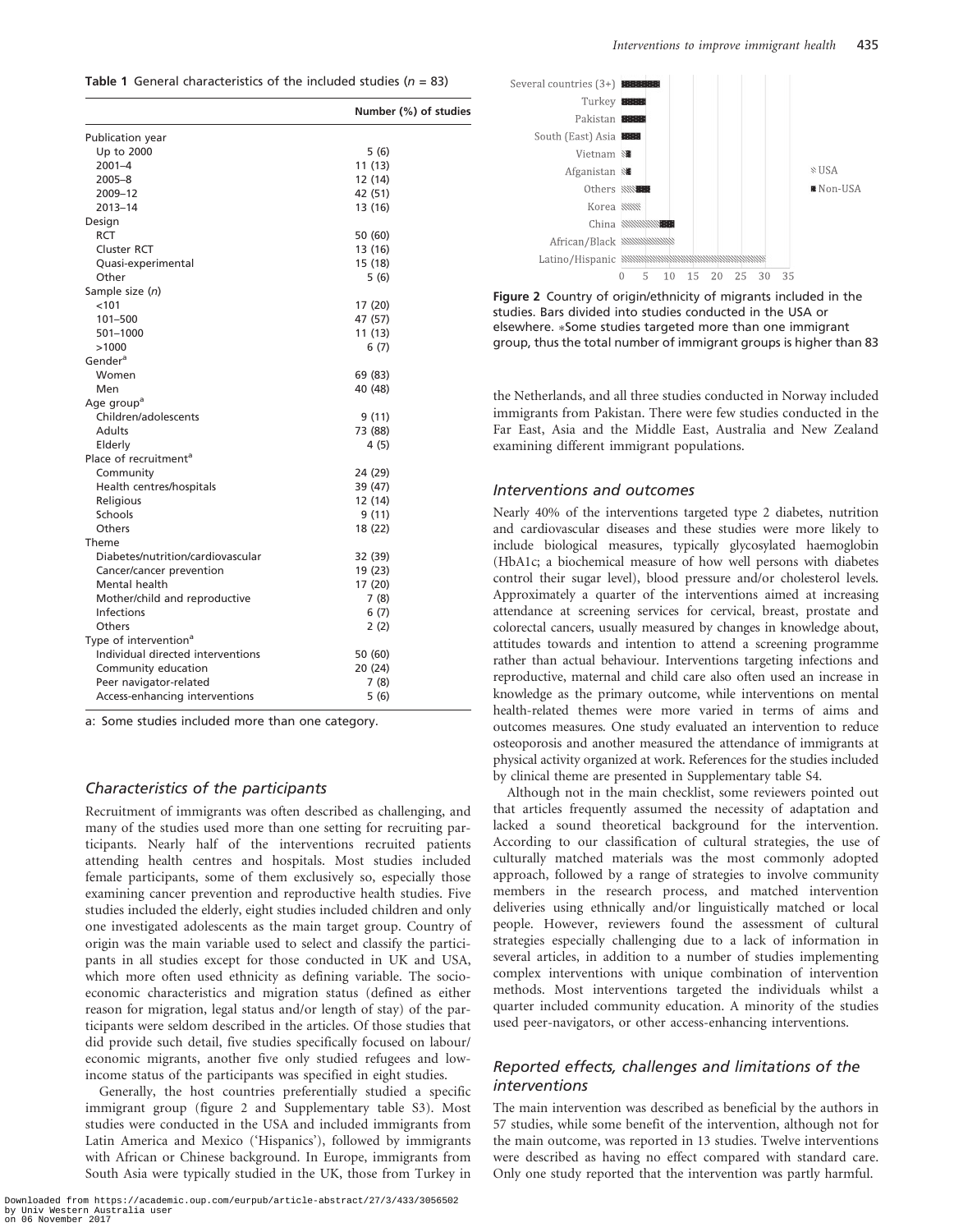The main limitation highlighted by authors was generalizability, followed by the use of self-reported, non-objective measures, small study sample sizes and high attrition rates. The lack of long-term assessments, the self-selection of participants, and contamination of the non-intervention group were reported in under a tenth of the studies. In some studies, the difficulty of assessing the relative contribution of individual components of a complex intervention was stated. Social desirability bias, the lack of a non-culturally targeted intervention to compare with the culturally targeted one, differential effects among subgroups, poor development of interventions or use of non-validated measures were also mentioned in a few studies.

## **Discussion**

The aims of this scoping review were to systematically examine the characteristics and range of health intervention evaluations targeting immigrant populations in the published literature and to describe the methods used, as well as the reported effects, challenges and limitations described by the authors for these sorts of interventions. Even accounting for the scoping approach of our review, there is a relative paucity of such studies, bearing in mind the growing size of immigrant populations. This may be a consequence of the challenges faced in undertaking such research or to the lack of priority of immigrants' health in research policies. Decision makers have highlighted the lack of data and paucity of relevant evidence as reasons for not starting interventions that specifically target immigrants.<sup>21</sup> Therefore, we have formulated a set of recommendations (table 2) informed by our analysis of the existing evidence base, which we address in greater detail below.

#### Populations targeted

The vast majority of the studies were conducted in the USA. The preponderance of empirical studies conducted in the USA has been previously noted.<sup>22</sup> Although the USA has the highest total number of immigrants in the world, and the highest funding on medical research, this pattern is probably a consequence of research politics in the country encouraging trials to report information on the ethnicity of participants,  $23$  which can be used in immigration studies. However, a recent scoping review of birth cohort studies in 20 European countries reported that, although 70% of them collected information about migration history or ethnicity, only 26% used that information for data analyses or planned to do so.<sup>24</sup> Countries in the Middle East, with the highest levels of immigration in the world, were poorly represented in our material, as were countries with less inclusive or responsive health systems and restrictive integration policies, such as most of Central and Southeast Europe.<sup>25</sup>

Most studies, both in USA and Europe, focused on specific immigrant groups from relatively few countries of origin, which might reduce the generalizability of findings to other immigrant groups, especially given the lack of information available on other socioeconomic characteristics of the populations studied. Few studies were conducted among refugees, minors or undocumented migrants. Studies most often included adult women as compared with men. Taking all these characteristics into account, we suggest that global research policies should recommend that future studies better reflect the demographic profiles of migrant populations, in particular older people, as their numbers are about to increase in the near future,  $26$ children and men, and consider interventions targeted at families or multi-generational households when adequate. It is also vital to extend the evaluation on interventions to subjects within all different migrant status: refugees, unaccompanied minors and other vulnerable immigrants, including undocumented migrants.

### Settings and clinical and preventive health topics

We found that chronic and non-communicable diseases were the main target of the identified interventions, followed by interventions to increase receipt of cancer screening programs, similar to a recent review of interventions to improve culturally appropriate health care for different vulnerable groups.<sup>27</sup> This limited range of target areas may give the rise to the false impression that these are the main problems that immigrants suffer from. Other clinical conditions, like mental health problems and infections were subject to study to a lesser degree in our review, and we could not identify studies targeting common illnesses like musculoskeletal disease or gastrointestinal conditions, which are repeatedly reported to be more prevalent among immigrants.<sup>28</sup> We recommend researchers consider the degree to which the conditions or topics addressed in intervention studies reflect the priorities, morbidity and mortality of immigrant populations, as well as other public health areas that are important for both migrant and non-migrant populations.

Nearly a third of interventions recruited patients already attending health centres and hospitals, thereby, by definition, excluding immigrants who do not seek health care, either due to economic or legal status issues. The recruitment of patients at health centres and hospitals might have overestimated the effects of the interventions, especially in studies aimed to increase attendance to cancer screening programs and studies about reproductive and child developmental health, as non-attendees might be less prone to change practices in the absence of symptoms, and may be more likely to have other factors limiting their uptake of (any) healthcare services. We recommend researchers to consider the implications of the recruitment settings and strategies used for including participants with immigrant backgrounds.

#### Interventions

Two different approaches can be considered for delivering interventions for immigrant populations. Health interventions for the majority population could be designed to be sensitive to diversity so that they can be equally effective for all citizens regardless of their cultural, religious or other background.<sup>29</sup> Alternatively, one might culturally adapt services and interventions to immigrants' individual backgrounds. Our search was open to both approaches. As previously described,  $30-32$  many studies evaluated culturally adapted interventions but most lacked clear information about the components of this adaptation, and little to no detail was provided regarding the specific features that constituted cultural tailoring of the intervention. In accordance with an earlier review,<sup>33</sup> few articles explained how and/or why the original ('general population') intervention was inadequate, the adaptation design, the pilot tests conducted, or the refinement of the adaptation. The methods used to interact with the immigrant community in developing the intervention were also seldom reported. In order to understand and eventually replicate the interventions in other settings, we recommend well-grounded theoretically informed intervention models, greater theoretical clarity regarding the adequacy of a culturally tailored approach and more detailed descriptions of the development of interventions, including fidelity, dosage and challenges encountered. Finally, more active involvement of users in all aspects of the study in accordance to accepted good research practice ('co-production') in other research fields in needed.

The studies we were able to capture in our scoping review often failed to consider the broader framework of how socio-ecological factors are important in considering behaviour change. Different theoretical approaches were described in the development of some interventions, including community-based health promotion, the Health Belief Model, the Extended Parallel Process Model, the Transtheoretical Model, the Theory of Planned Behaviour, Freire's empowerment pedagogy or principles of communitybased participatory research. However, most interventions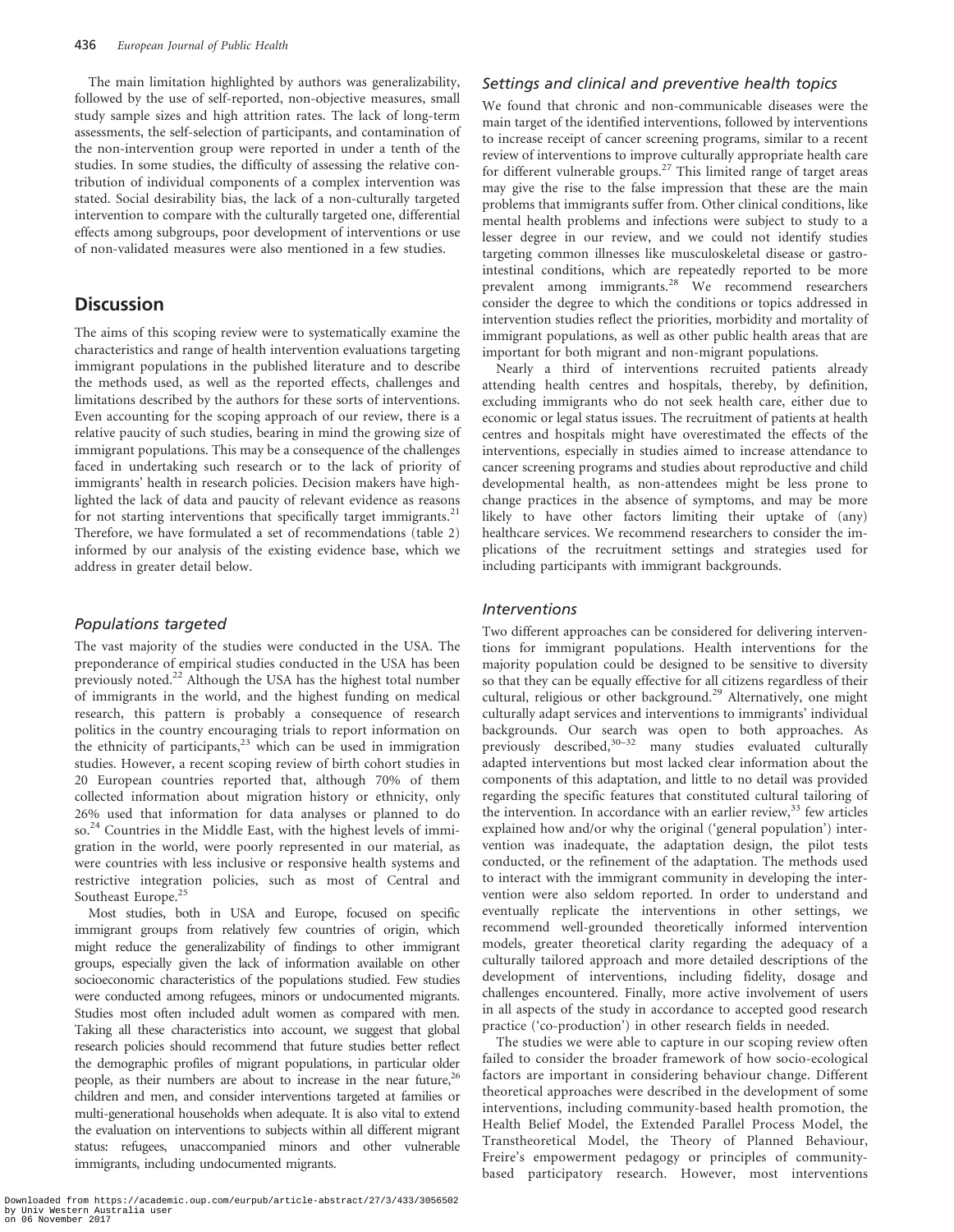#### Table 2 Proposed recommendations for enhancing interventions to improve immigrant health

#### Populations targeted

Future studies should better reflect the demographic profiles of migrant populations in particular older people, families, children and men. Refugees and other vulnerable migrants including unaccompanied children and irregular migrants should be further studied. Clinical and preventative health topics The range of conditions or topics should better reflect the mortality, morbidity and priorities of immigrant populations as well as important areas that are important for both migrant and non-migrant populations. Need to consider the settings for including patients for preventative studies vs. studies of diagnosis and treatment. Interventions Well-grounded theoretically informed intervention models are more likely to enhance impact. Assumption that need for cultural adapted interventions needs to be justified and empirically tested. Need for greater theoretical clarity for any culturally adapted intervention. Active involvement of users in all aspects of the study, in line with accepted good research practice (co-production). Better reporting of development and delivery of intervention. Consider structural or socio-ecological as well as individual level interventions. Methods Follow-up small-scale/feasibility studies with larger studies. Need of studies with longer-term outcome measures to assess sustainability. Cost-effectiveness analyses should be conducted. Greater account for socioeconomic status, immigrant status, and length of stay is needed. Use of instruments that have been validated in the migrant populations particularly if self-reported outcome measure would improve rigour. Use of objective outcomes, if appropriate, to minimize reporting biases. General recommendations (outside scoping) Need to compare process and outcome measures for the same migrant population in different countries, different migrant populations in the same country and migrants in host and country of origin. Other study designs should be explored, such as natural experiments.

targeted individuals and measured change in knowledge as the main outcome for the intervention without any theoretical basis and often with a simple presumption that education on its own would be sufficient to result in behaviour change, regardless of the multiplicity of structural vulnerability factors that are often clustered together<sup>34</sup> acting as barriers to effectiveness. We recommend that researchers consider structural or socioecological as well as individual level interventions.

#### Methodological recommendations

Many of the methodological limitations identified by the authors were generic to complex intervention trials such as lack of blinding, inadequate sample size and poor outcome measures, and are not unique to studies with immigrants. Selection bias in recruitment may be even more problematic in this population due to factors such as informed consent $35$  and recruiting undocumented migrants, as addressed earlier.

Many studies were under-powered. Some of these may have been intended primarily as feasibility or pilot studies, and they were included in the review if they reported results and no subsequent articles reporting the same intervention could be identified. The observation that many authors reported lack of power as a limitation in their own publications not followed by a further larger definitive RCT, suggests that either the researchers were unconvinced that the intervention was worth pursuing, were unable to persuade a funding body to provide the necessary resources for a future RCT, or the intervention was implemented despite the lack of high-quality evidence. Additionally, only four studies had follow-up for as long as 2-years, so it is unclear whether any short-term benefits of most other interventions would have been sustained. As reported previously,<sup>36</sup> cost-effectiveness analyses in the field are scarce; we only identified one study with such analyses, published in a different article from that found in the identified literature.<sup>37</sup> We thus recommend that research policies should support the follow-up of small-scale studies and where appropriate, funding larger, longterm studies including cost-effectiveness analyses.

Although we attempted to identify migrant status, reason for migration or time lived in the host country in each of the studies, this information was only available in a tenth of the publications, and other socioeconomic variables were seldom reported. We recommend researchers assess socioeconomic status and collect a variety of measures about their immigrant participants, to enable comparisons between groups and adjustment or stratification of results as needed.

Most authors claimed that the interventions were beneficial despite a number of reported methodological limitations, as previously described in other related reviews.<sup>36,38</sup> The interventions were typically measured by changes in knowledge, attitudes and intention to attend programmes, with the exception of interventions for cardiovascular risks and diabetes. Self-reported measures are open to biased assessment in the absence of blinding of intervention, and this may be more of an issue in an immigrant population due to 'social desirability bias' resulting in overly positive outcome reporting, thereby exaggerating the observed treatment effect. The lack of valid measurement tools for specific immigrant populations and problems with translation remains an issue even in recent studies. No study assessed negative outcomes, such as stigmatization, medical mistrust or experiences of discrimination. We recommend the use of validated instruments and objective outcomes, if appropriate, to improve rigour and minimize reporting biases.

Finally, we acknowledge that the evidence base in this field needs strengthening. In working together in this scoping review, although outside the information obtained in the process, the authors reflected upon the need for a more comprehensive research approach to be able to evaluate and prioritize interventions to improve the health of migrants. This includes the comparisons of process and outcome measures for different (i) immigrant groups in the same population, (ii) the same immigrant population in different countries and (iii) immigrants in the host and country of origin. We should also take advantage of natural experiments like changes in policy and disparities in entitlements in different countries in order to study the effectiveness of interventions for improving immigrant health.

#### Strengths and limitations of this scoping review

Our review also has its strengths and limitations. The extent of our search was broad, as we aimed to give a holistic view of the studies in the field. Thus, a scoping review approach was chosen, as it entails a systematic, transparent method to provide an overview of the type, extent and quantity of research available, and to identify potential research gaps and future research needs in a relatively short period of time.<sup>19,39</sup> The studies were carefully chosen based on a set of predefined criteria and expert reviews, and have yielded potentially useful information about the type of health interventions that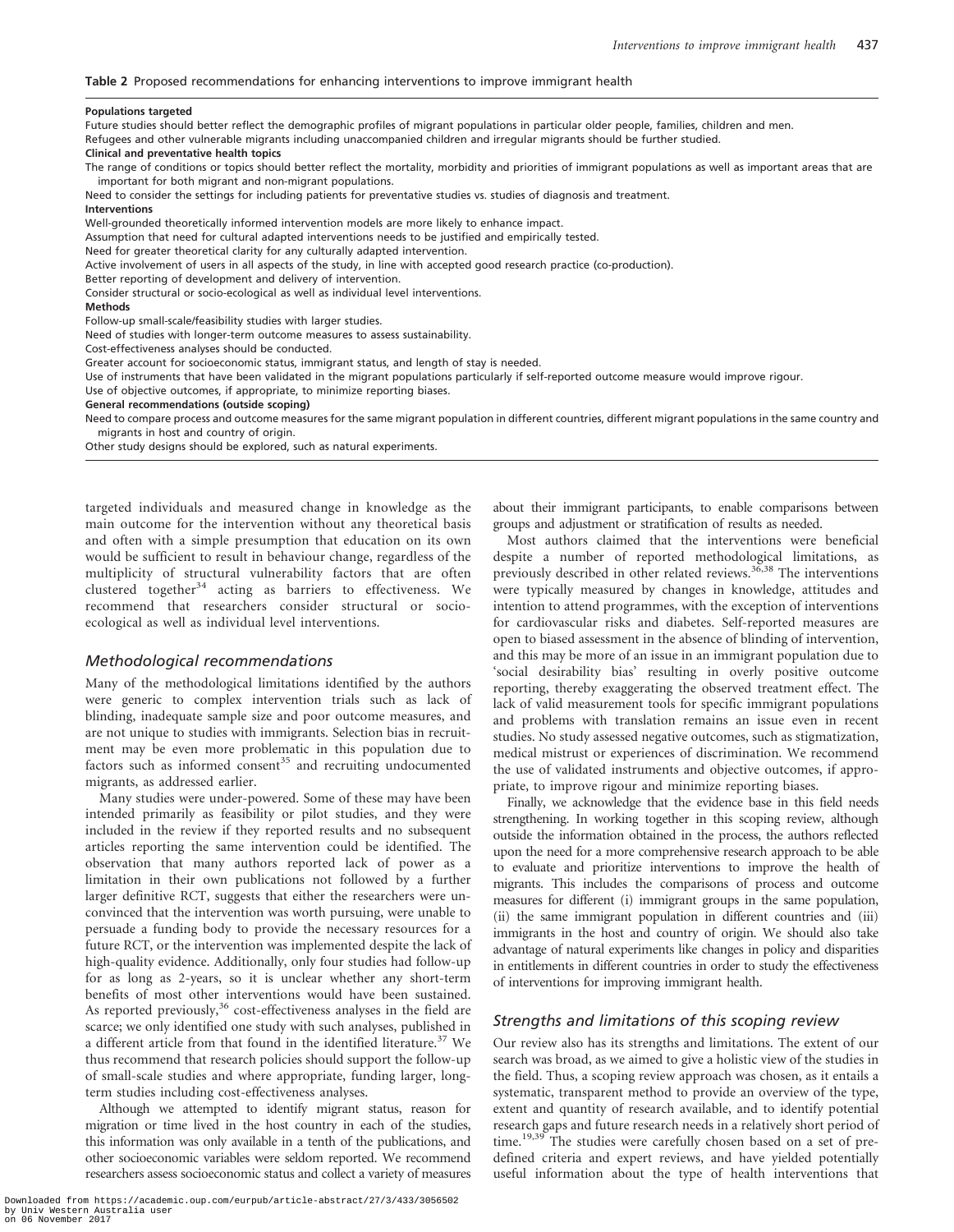have thus far been evaluated for immigrants. However, many studies were first detected by search of the references of the articles selected following our first approach. A systematic review and widening the search to more databases might have given us an even larger and more detailed picture of the field. Also, the exclusion of other languages than English in our search will have omitted studies published in national journals in non-English speaking countries, though this is probably infrequent when reporting international immigrant health. Nevertheless, we would expect most health interventions to be reported in journals captured by these two databases, and our aim was to have a systematic overview of the field rather than an exhaustive capture of every single published article.

In an effort to capture all types of health intervention evaluations targeting immigrant populations, our scoping review includes studies on different health domains that may be subject to differing challenges in design, implementation and outcome measures used regardless of the target group. Due to the review aiming at a general overview these aspects were not discussed in detail in this article.

Our team was large, and different countries and disciplines were represented as recommended for scoping reviews.<sup>18,19</sup> We believe that the benefits of engaging a large, inter-disciplinary and international team in terms of widening opinions for future recommendations outweighed the challenges related to consensus and overcoming the challenges of working across large geographies.

## **Conclusions**

This scoping exercise has usefully highlighted the current state of intervention studies targeted at immigrant populations. We hope that researchers, funders and health care commissioners can benefit from considering our list of recommendations when deciding upon the scope, nature and design of future research projects in this area.

## Acknowledgements

All authors but GOB are members of the World Universities Network (WUN) George TH Ellison from University of Leeds, UK, also member of the HOME group, contributed to this article.

## Funding

The HOME research group received funding from a WUN Research Development Fund grant that supported travel and accommodation costs to work on this project. Other grants from the University of Bergen, University of Bristol and University of Southampton were obtained for meetings The University of Western Australia contributed with a personal grant for GOB.

Conflicts of interest: None declared.

## Supplementary data

Supplementary data are available at EURPUB online.

## Key points

- The need and eventual development of adapted health interventions to migrants should be evidenced based.
- Well-grounded theoretically informed intervention models are more likely to enhance public health impact.
- Future studies should better reflect the demographic profiles of migrant populations and particularly target the most vulnerable migrant groups.
- The range of conditions or topics should better reflect the mortality, morbidity and priorities of immigrant

Downloaded from https://academic.oup.com/eurpub/article-abstract/27/3/433/3056502 by Univ Western Australia user on 06 November 2017

populations as well as important public health areas for both migrant and non-migrant populations.

 There is a need of studies with longer-term outcome measures and cost-effectiveness analyses to assess sustainability.

## References

- 1 Migration IOf. Key Migration Terms 2016 [updated June 2016. Available at: http:// www.iom.int/key-migration-terms.
- 2 IOM (International Organization forMigration). World Migration Report 2015. Migrants and Cities: New Partnerships to Manage Mobility. 2015.
- 3 Gimeno-Feliu LA, Calderón-Larrañaga A, Diaz E, et al. The healthy migration effect in primary care. Gaceta Sanitaria 2015;29:15–20.
- 4 Nørredam M. Migration and health. Danish Med J 2015;61(4):B5068.
- 5 Rechel B, Mladovsky P, Ingleby D, et al. Migration and health in an increasingly diverse Europe. Lancet 2013;381:1235–45.
- 6 Bozorgmehr K, Razum O. Effect of restricting access to health care on health expenditures among asylum-seekers and refugees: a quasi-experimental study in Germany, 1994-2013. PLoS One 2015;10:e0131483.
- 7 Diaz E, Calderón-Larrañaga A, Prado-Torres A, et al. How do immigrants use primary healthcare services? A register-based study in Norway. Eur J Pub Health 2015;25:72–8.
- 8 Berens EM, Stahl L, Yilmaz-Aslan Y, et al. Participation in breast cancer screening among women of Turkish origin in Germany - a register-based study. BMC Women's Health 2014;14:24.
- 9 Gimeno-Feliu LA, Calderón-Larrañaga A, Prados-Torres A, et al. Patterns of pharmaceutical use for immigrants to Spain and Norway: a comparative study of prescription databases in two European countries. Int J Equity Health 2016;15:15:32.
- 10 Hakonsen H, Lees K, Toverud EL. Cultural barriers encountered by Norwegian community pharmacists in providing service to non-Western immigrant patients. Int J Clin Pharm 2014;36:1144–51.
- 11 Nørredam M, Olsbjerg M, Petersen JH, et al. Mortality from infectious diseases among refugees and immigrants compared to native Danes: a historical prospective cohort study. Trop Med Int Health 2012;17:223–30.
- 12 Ikram UZ, Mackenbach JP, Harding S, Rey G, Bhopal RS, Regidor E, et al. All-cause and cause-specific mortality of different migrant populations in Europe. Eur J Epidemiol 2016;31(7):655–665.
- 13 Diaz E, Kumar BN, Gimeno-Feliu L-A, et al. Multimorbidity among registered immigrants in Norway: the role of reason for migration and length of stay. Trop Med Int Health 2015;20:1805–14.
- 14 Spallek J, Zeeb H, Razum O. What do we have to know from migrants' past exposures to understand their health status? A life course approach. Emerg Themes Epidemiol 2011;8:6.
- 15 Swinkels H, Pottie K, Tugwell P, et al. Development of guidelines for recently arrived immigrants and refugees to Canada: Delphi consensus on selecting preventable and treatable conditions. CMAJ 2011;183:E928–32.
- 16 Pottie K, Greenaway C, Feightner J, et al. Evidence-based clinical guidelines for immigrants and refugees. CMAJ 2011;183:E824–925.
- 17 Bradby H, Humphris R, Newall D, Phillimore J. Public health aspects of migrant health: a review of the evidence on health status for refugees and asylum seekers in the European Region. Health Evidence Network Synthesis Report 44. World Health Organization Regional Office for Europe 2015.
- 18 Levac D, Colquhoun H, O'Brien KK. Scoping studies: advancing the methodology. Implement Sci 2010;5:69.
- 19 Daudt HM, van Mossel C, Scott SJ. Enhancing the scoping study methodology: a large, inter-professional team's experience with Arksey and O'Malley's framework. BMC Med Res Methodol 2013;13:48.
- 20 Han HR, Kim J, Lee JE, et al. Interventions that increase use of Pap tests among ethnic minority women: a meta-analysis. Psychooncology 2011;20:341–51.
- 21 Salway S, Mir G, Turner D, et al. Obstacles to ''race equality'' in the English National Health Service: Insights from the healthcare commissioning arena. Soc Sci Med 2016;152:102–10.
- 22 Fisher TL, Burnet DL, Huang ES, et al. Cultural leverage: interventions using culture to narrow racial disparities in health care. Med Care Res Rev 2007;64:243S–82S.